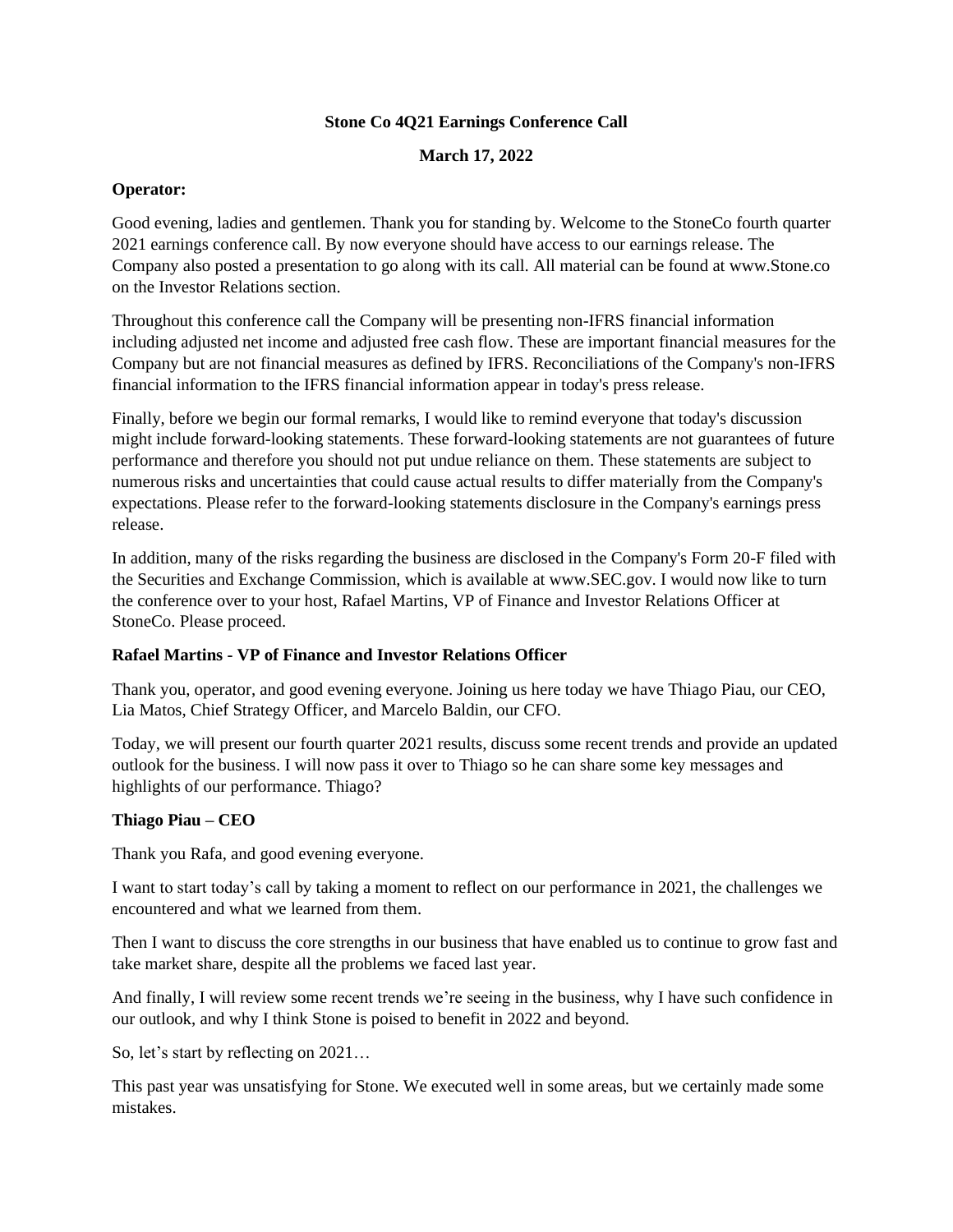We took an aggressive approach...this is how we built the company...and how we helped lead the FinTech revolution in Brazil. But I think at the end of the day we tried to do a lot last year, and we simply did not execute as well as we would have liked.

We ramped up our **credit offering** quickly, but we did not manage this expansion well. Our execution challenges were magnified by the problems of the national registry system, which we were ALSO not well prepared to deal with. So, in mid-2021 we decided to pause our credit operations, regroup, learn from our mistakes and go back to the drawing board.

**In prepayment**, we delayed re-pricing our solutions when interest rates in Brazil began to rise. We didn't want to hurt our customers with higher costs – which we felt we could absorb for a while, but in the end, the impact was too much on our bottom line and so we began re-pricing in November.

Despite these issues, we did not want to slow down our expansion plans…so we continued making significant investments in the business, which increased our operating costs. In the fourth quarter, we almost doubled our selling expenses, excluding Linx, and continued to invest in building our TON product, banking ecosystem, software solutions and enhancing our technology and customer service, which remain a key competitive advantage for Stone.

In hindsight, we should have spread out some of these investments to ease the near-term pressure on our bottom line – but I think overall it was the right strategy for Stone to lay the groundwork for strong growth and market share gains over the next few years and I am already encouraged by the early results.

Ultimately, I think we lost some of our focus and execution precision as we managed all of these issues, while at the same time also integrating Linx, an entirely new part of our business. As a result, our performance suffered and our profitability declined, so 2021 was not our best year.

However, to be fair, we also did some pretty good things last year. We learned a lot from our mistakes, corrected our course, and despite all of our problems, we still produced very strong top line growth.

In the fourth quarter, we generated 87% revenue growth year over year (60% excluding Linx), which was our best performance since the third quarter of 2019. During the quarter we also:

- Produced a record number of new client wins
- Accelerated our TPV growth
- Executed well in the MSMB segment, with a big win in the micro merchant space, which is new for us
- Continued to expand our banking ecosystem, and
- Generated double-digit organic growth in our software solutions

So the core growth engine of our business remains quite strong. We are winning clients, taking market share and expanding our footprint to lay the foundation for future top-line and bottom-line growth.

We learned a lot from last year's challenges, and we have also made some important changes in our structure and management team to strengthen our execution capabilities.

We are reorganizing the company into two operating segments – Financial Services and Software, which we will begin to report in 2022.

The Financial Service segment is the Stone Payments, Digital Banking and Credit business. The Software segment will bring together Linx and all our other portfolio companies. We think this will provide greater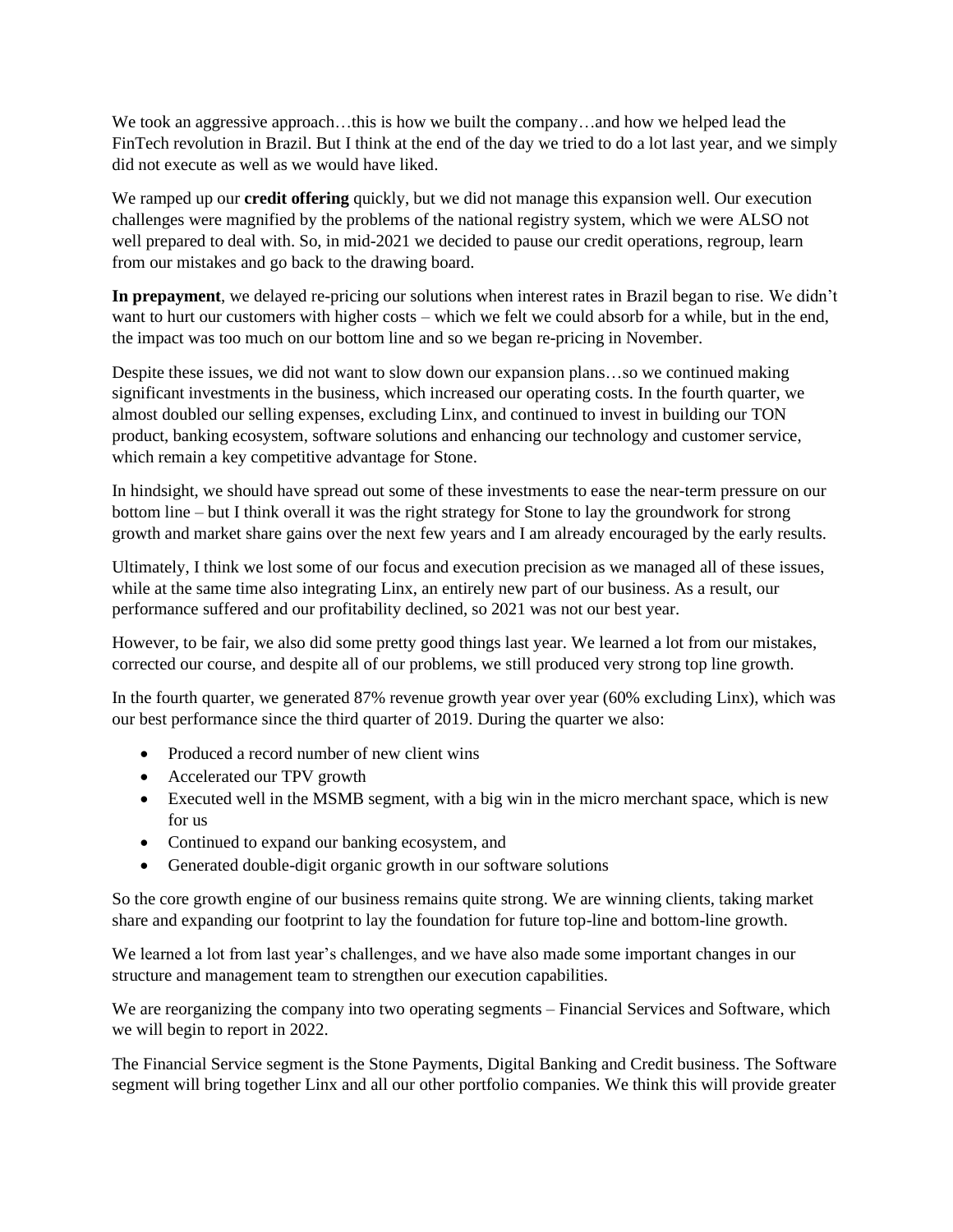transparency. As Lia will explain later, Software is a strategic priority for us, and we will continue to drive growth and expansion in this area as well.

## **Now let me shift to our outlook for this year, which is quite positive, with strong growth and improving margins.**

I think we are well positioned for 2022. The investments we made in our products and operations will continue to help us drive growth on top of our strong core business which keeps taking market share. In addition, the lessons we learned and the changes we made last year have positioned us to improve profitability this year. Looking at both top-line and bottom-line performance, I feel that 2022 will be a good year for Stone.

I will discuss more of our outlook toward the end of our call.

I will now pass it over to Lia who will provide more detail about our fourth quarter performance and strategic direction. Lia?

# **Lia Matos – Chief Strategy Officer**

Thank you, Thiago, and good evening everyone.

I will start on slide 5 with key performance highlights. In the fourth quarter, we had very strong top-line growth, with weaker profitability driven by the increase in funding costs resulting from the challenging macro scenario.

On the top-line, growth pro-forma for Linx accelerated to 51% year over year in the quarter, compared with 26% growth in the 3Q21. This performance was largely driven by 87% year over year TPV growth in MSMB and by growth in our payments client base, which more than doubled to 1.8 million active clients, compared with our previous guidance of between 1.4 and 1.5 million clients.

Pro-forma for Linx, software revenue grew 15.7%, driven by 26% growth in our core software business of POS/ERP solutions, offset by lower Linx sub acquirer revenues, a result of client migration to the Stone Platform.

Regarding profitability, adjusted Net Income was R\$34 million in the quarter, which, as Thiago mentioned, was negatively affected by higher financial expenses resulting from a spike in CDI rates and our delay in repricing of clients, which we started in November and scaled in December and January. As we will highlight in the end of the presentation, we expect profitability to begin to recover in the first quarter.

Let's now take a deeper diver into each of our two businesses. I'll talk first about the Financial Services business, on pages 6 to 11, and then move to Software on slide 12.

In our Financial Services business, we serve both MSMBs (micro, small and medium businesses) as well as Key Accounts, which we separate into sub acquirers and platform businesses.

On slide 6, we show the evolution of our payments client base in the MSMB segment. Last year, we changed our approach to serving this segment. Previously, our sales strategy was to offer TON products to micromerchants *only,* and to offer Stone and Pagar.me solutions to our larger SMB clients. However, we discovered that some clients prefer a different mix of solutions or even a combination of solutions, regardless of their size. So, we changed our approach to better meet their needs. We now focus on the *offering* sold into the client base, rather than just on the size of the client's volume.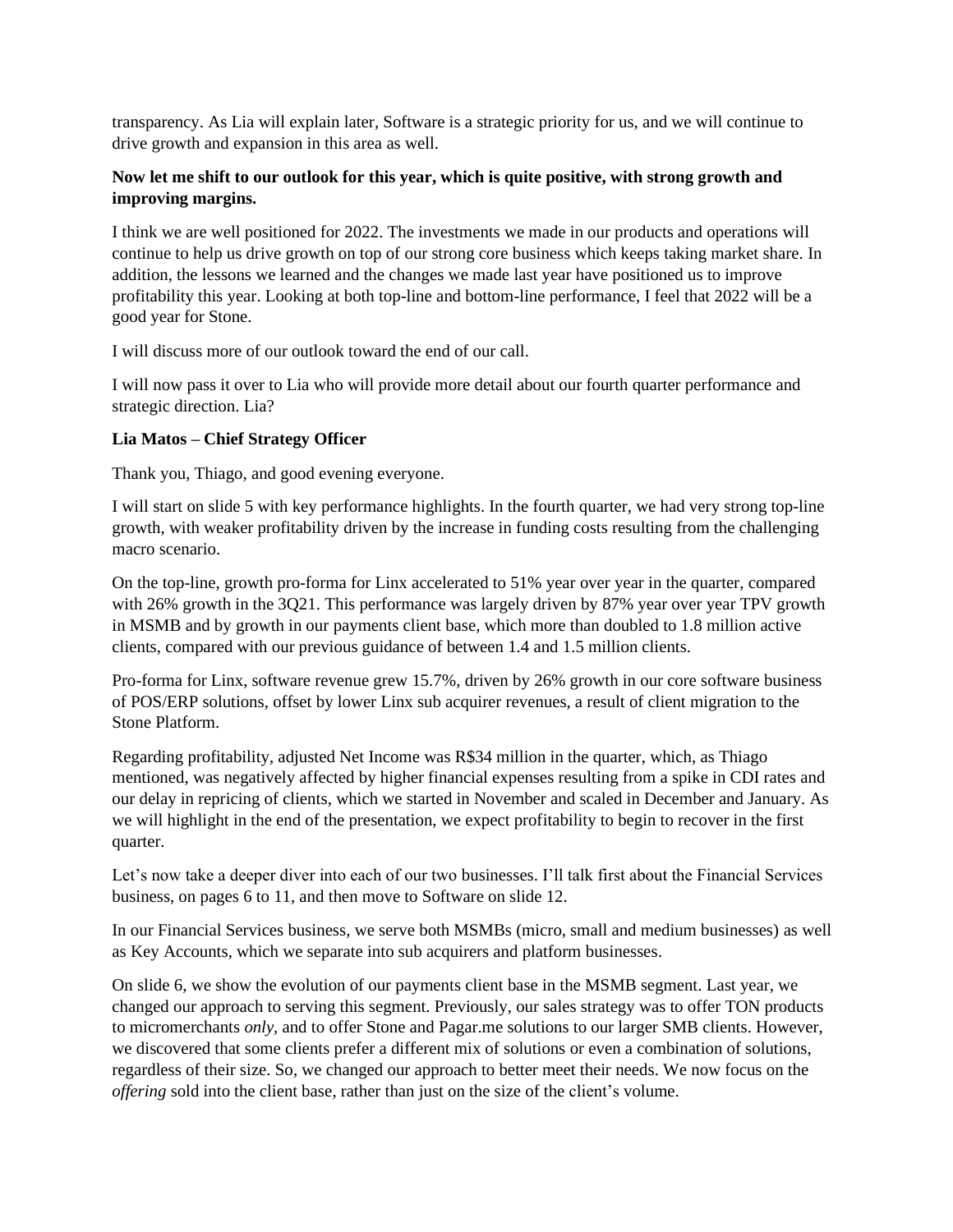During the quarter we reached 1.7 million MSMB clients, by achieving record net client additions of 367 thousand, compared with 290 thousand in Q3. Of these new additions, 312 thousand are using our TON solution and 56.7 thousand are using Stone and Pagar.me products.

As a result, we grew the average TPV of TON in the quarter almost threefold last year, and we increased average Stone and Pagar.me TPV by 22% over the same period. We believe that this new balance between TON and Stone products yields a better value proposition for our clients and better returns for our company.

On slide 7 we show that the TPV for MSMBs has grown 87% year over year, reaching R\$66.7 billion, accelerating over the third quarter, when it grew 81%. TON continued accelerated growth, roughly in line with last quarter at a 21-fold year over year increase, while growth accelerated in Stone and Pagar.me, with TPV growing almost 72% year over year, compared to roughly 70% in the third quarter. Although our competitors don't disclose their main growth metrics broken down by segment, we believe we had strong market share gains within the MSMB segment in the fourth quarter.

On the right side of the page, we show that we have been increasing Take Rates in MSMBs, from 1.66% in the third quarter to 1.71% in the fourth quarter and 2.02% in January 2022. January take rate figures reflect the positive results from scaling the waves of client repricing that started in November. Combined with the repricing, MSMB TPV growth both in January and February remained very strong, above 80%.

On slide 8 we show in more detail the initial recovery from higher interest rates after we started making pricing adjustments. As you can see, average monthly interest rates increased fast during 2021, raising our funding costs, especially in our prepayment business. As Thiago mentioned, we decided not to pass along those higher costs to clients right away and started to do so in November. With that, in the first quarter of 2022, we already see positive results and expect higher take rates, combined with better margins. Given the still expected CDI increase along 2022, we will have a more dynamic pricing strategy throughout the year to achieve a healthy balance between growth and profitability.

Moving to slide 9, we have continued to drive the expansion of our banking ecosystem, which is an important part of our strategy. Banking services for small businesses in Brazil are still largely dominated by incumbent banks, and we see a huge opportunity to offer those merchants a one-stop solution for all their financial needs in an affordable way. The number of clients that actively use our banking solutions has increased almost 3-fold year over year to 492 thousand clients. The usage of our card as well as the total outstanding deposits that clients have with us have also increased significantly both year-over-year and sequentially from last quarter. Most importantly, we have been growing our banking client base while also increasing ARPU, which reached R\$25 in the fourth quarter, growing 39% sequentially, driven by increased outstanding volume of deposits, card TPV growth and the initial scaling of our insurance solutions.

On slide 10, I want to update you on our credit business and where we are in terms of resuming disbursements to our clients. We are implementing five major fixes and improvements.

• First, we have completely revamped the product UX to a more simplified experience based on monthly installments paid through automatic retention using the Stone account's cash-in. We believe this revamped UX preserves the strength of our original product through auto-retention, but improves client's understanding of their payment schedules, more in line with a traditional credit product.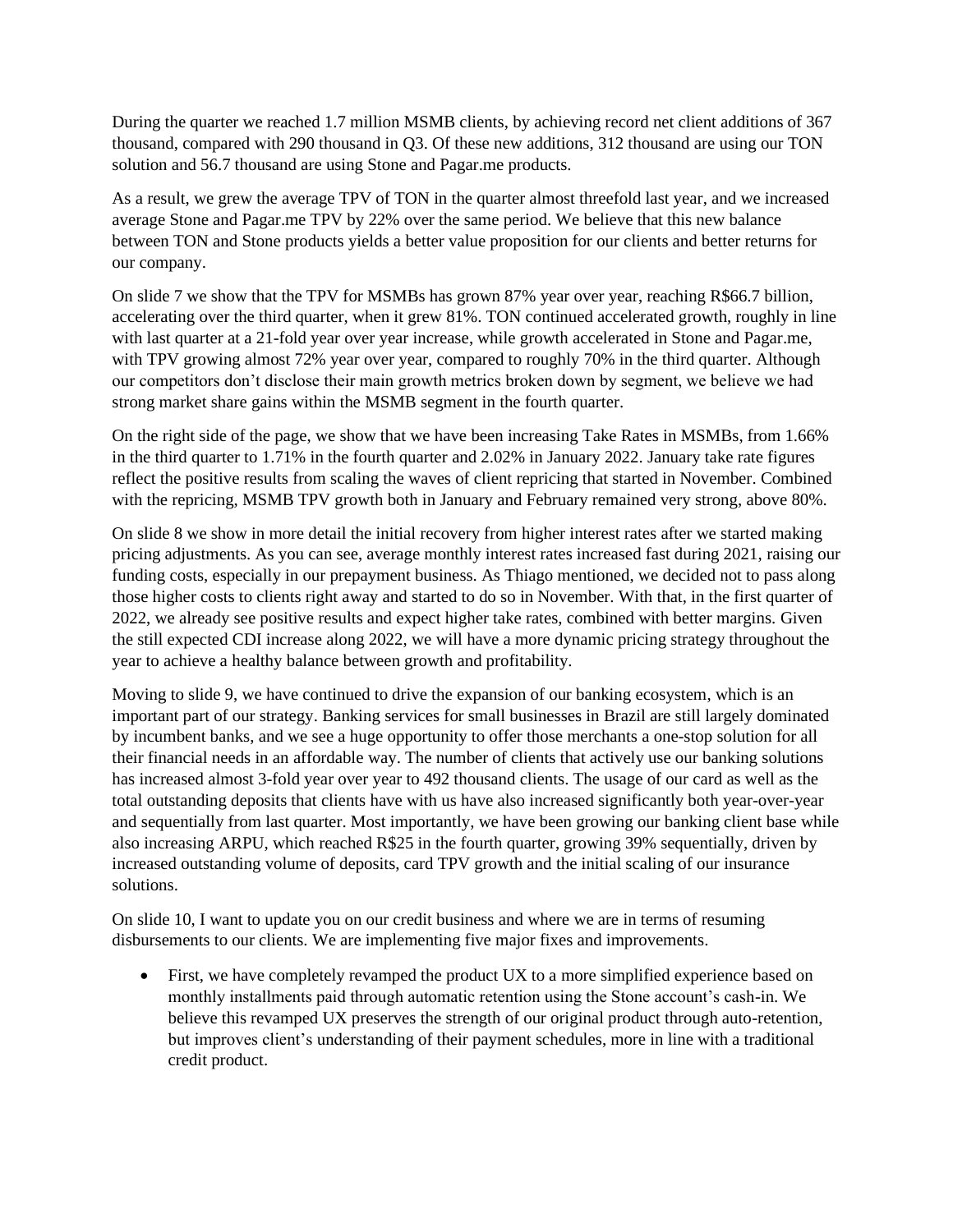- Second, to decrease our reliance on the registry system, we have added personal guarantees to enhance protection against bad borrowers, with focus on maintaining a simple and frictionless onboarding process.
- Third, we will implement a new sale process and scoring system based on enhanced data ingestion from multiple sources, including a more rigorous assessment and detailed data input from our Hub sales personnel;
- Fourth, so that we can improve client lifecycle management and enhance recovery, we are rebuilding systems to improve client communication, have more flexible renegotiation analysis and agreements, improve the execution of warranties and better integrate with collection partners
- Lastly, as effective risk monitoring is one of the cornerstones of a successful credit business, we are implementing an improved Risk Monitoring System to effectively resume disbursements with a more robust risk management.

We will begin testing these improvements with clients in the second quarter of 2022. We will take a conservative approach to scale in order to observe client behavior in more detail. In addition, we also expect to launch a business credit card for SMBs in the 2H22. Despite the initial challenges we faced with the legacy credit portfolio and operation, we are committed to resuming credit offering to our best SMB clients, as this is such an important solution for them. The opportunity is huge, and we are confident we will be better prepared to have a compelling offer that is great for our clients and at the same time profitable for us.

Our legacy credit portfolio is performing in line with our expectations. This quarter we had a cash inflow of R\$430 million from clients paying us back, and we are close to receiving all the amounts we have disbursed since inception, de-risking principal capital. Given this performance in collections, the portfolio decreased to R\$1.2 billion by December from roughly R\$1.6 billion at the end of the third quarter and is recognized at a fair value of R\$511 million in our balance sheet. Our coverage ratio decreased slightly to 98% in December, which is a natural evolution for a portfolio being phased out. In January we sold a distressed portion of the portfolio to a third party for R\$12 million, above its fair value. We continued to collect payments on the remaining portfolio and have reduced its size to R\$850 million at the end of January 2022.

Finally, moving to slide 11, we show some KPIs for our Key Accounts business within Financial Services. TPV excluding Coronavoucher was roughly stable in the quarter compared to last year at R\$22 billion. There are two different dynamics in our Key Accounts business: we continue to de-prioritize subacquirers, in which we had a volume decline of 28% year over year, while our platform services business continues to grow fast, up 93% year over year. Our sub-acquirer volumes should continue to decline significantly in 2022 with a very limited impact on our bottom line. As we penetrate the pool of TPV within the Linx client base, we expect this to drive overall TPV growth in Key Accounts. Take rate for Key Accounts was 0.82% in the quarter, higher than third quarter levels mainly as a result of higher prepayment rates and mix shift towards platform services, which have higher take rates as compared to sub-acquirers.

On slide 12, I would like to recap important advancements we have made on the software front. Since the closing of the Linx acquisition, we have taken an important step to integrate Linx and the portfolio of Stone's software investments into a unified software division. We will focus execution of our enhanced software strategy along three main fronts: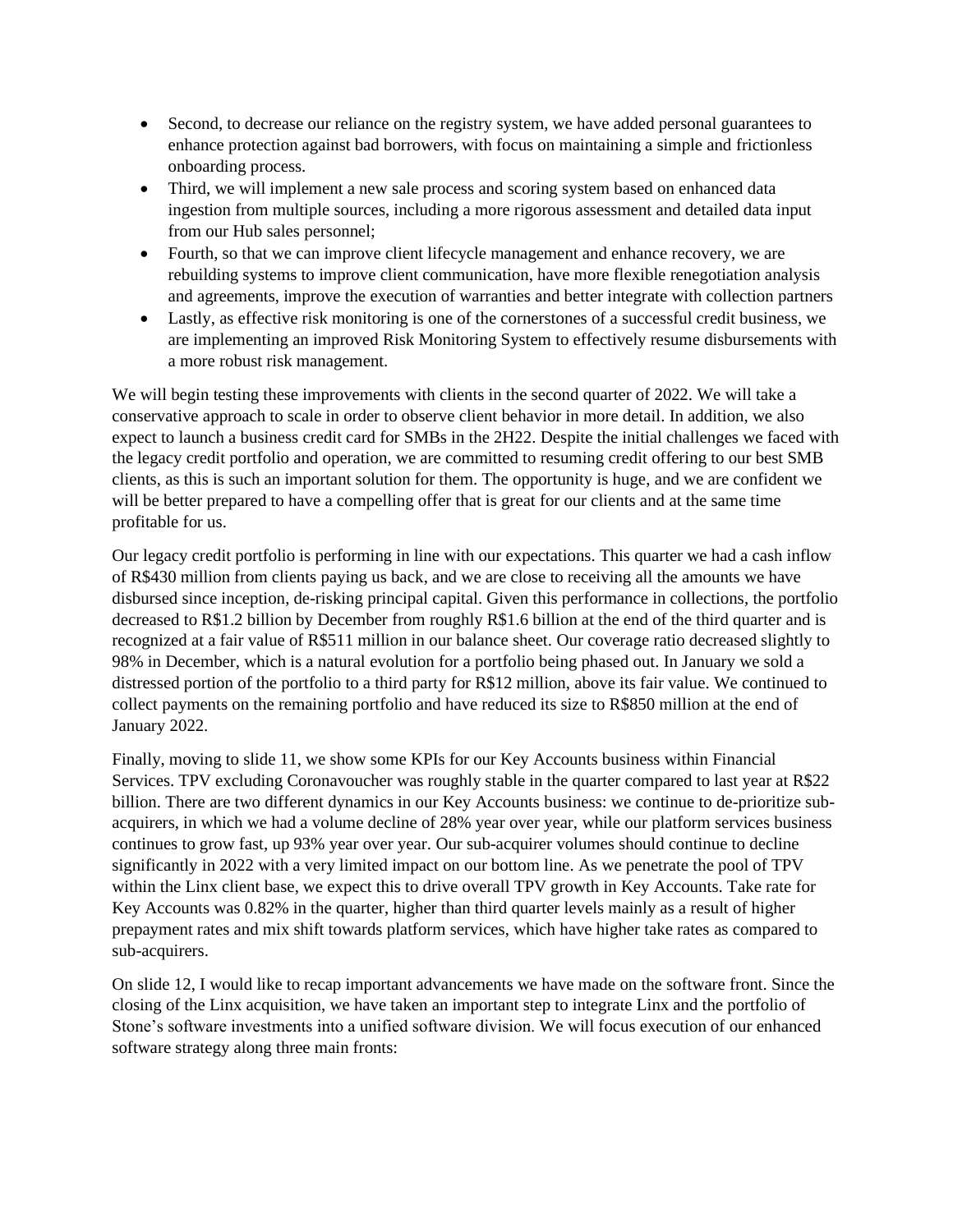- **The first one is Core software,** which is the driving force of our software strategy. Our core software business comprises POS and ERP solutions for multiple retail and service verticals; our TEF and QR Code gateways, that enable payments and PIX integration to the POS and ERP; our reconciliation solution, which enables reconciliation of all payment methods within the POS and ERP; and our CRM solutions. Our focus in the core will be on driving organic growth through new locations and cross-sell, as well as inorganic growth through selected strategic acquisitions. In 2022, this front should represent approximately 85% of software revenues and should grow approximately 20%. We expect this part of the business to have 20% + EBITDA margin levels.
- **The second is Digital Solutions,** where we will focus on enabling our core clients to digitize. Digital comprises the OMS, our omni-channel solution for physical stores; our ecommerce platform, engagement tools that help retailers to better reach consumers online; our Marketplace Hub, that helps merchants sell in multiple marketplaces through a single integration; and our Ads solution. This part of the business should represent 15% of software revenue in 2022 and grow approximately 20%. We still expect negative margins in digital in 2022 as the business continues to mature.
- **The third front is the integration and cross-sell of Financial Services.** This used to be the Linx sub-acquiring business, which is nearly shut down because we have migrated the majority of clients to the Stone Platform. We will focus this strategy on cross-selling Stone Financial Services to our software client base. In 2022, we expect to have positive contribution margins, as we execute this cross-sell strategy.

Now let's talk about performance of the Software business.

Our revenue from Software solutions reached R\$328 million in the quarter, up 8x compared to last year or 15.7% pro-forma for Linx. When we look more closely on at the growth trends across the different software fronts, we see very different growth dynamics.

**Core** software had strong growth of **26% year over year**. As we show in more detail in our Earnings Release, the number of locations using Linx POS/ERP solutions increased **11.7%** year on year, reaching **109 thousand** locations. **Linx Digital** solutions grew revenue by 20% year over year and **Linx subacquiring** business had a revenue decline of 53%, as we discontinue this operation and transition it to Stone's payments platform as I just described.

Overall, given the early stage of many of the software solutions and the work we still have to do in cost management, integration of companies, and synergies with our Financial Services business, software is still dilutive to margins. However, in 2022 we expect margins to improve as our business scales and we advance in these fronts.

Finally, on slide 14, we show some encouraging initial results of penetration of Stone's financial services into the Linx client base. TPV from Linx's clients processed by Stone has increased 116% year over year in the fourth quarter 2021 to R\$5.9 billion. This was largely driven by the migration of Linx Pay volumes, but also by the cross-sell of Stone solutions in Linx client base, as well as natural overlap as Stone continues to grow organically. Compared to the second quarter, which was the latest quarter before the closing of the deal with Linx, volumes grew 47%. In the 4Q21, we estimate that our TPV represented approximately 13% of Linx client base, up from 8% in the fourth quarter 2020, and still with a big opportunity ahead.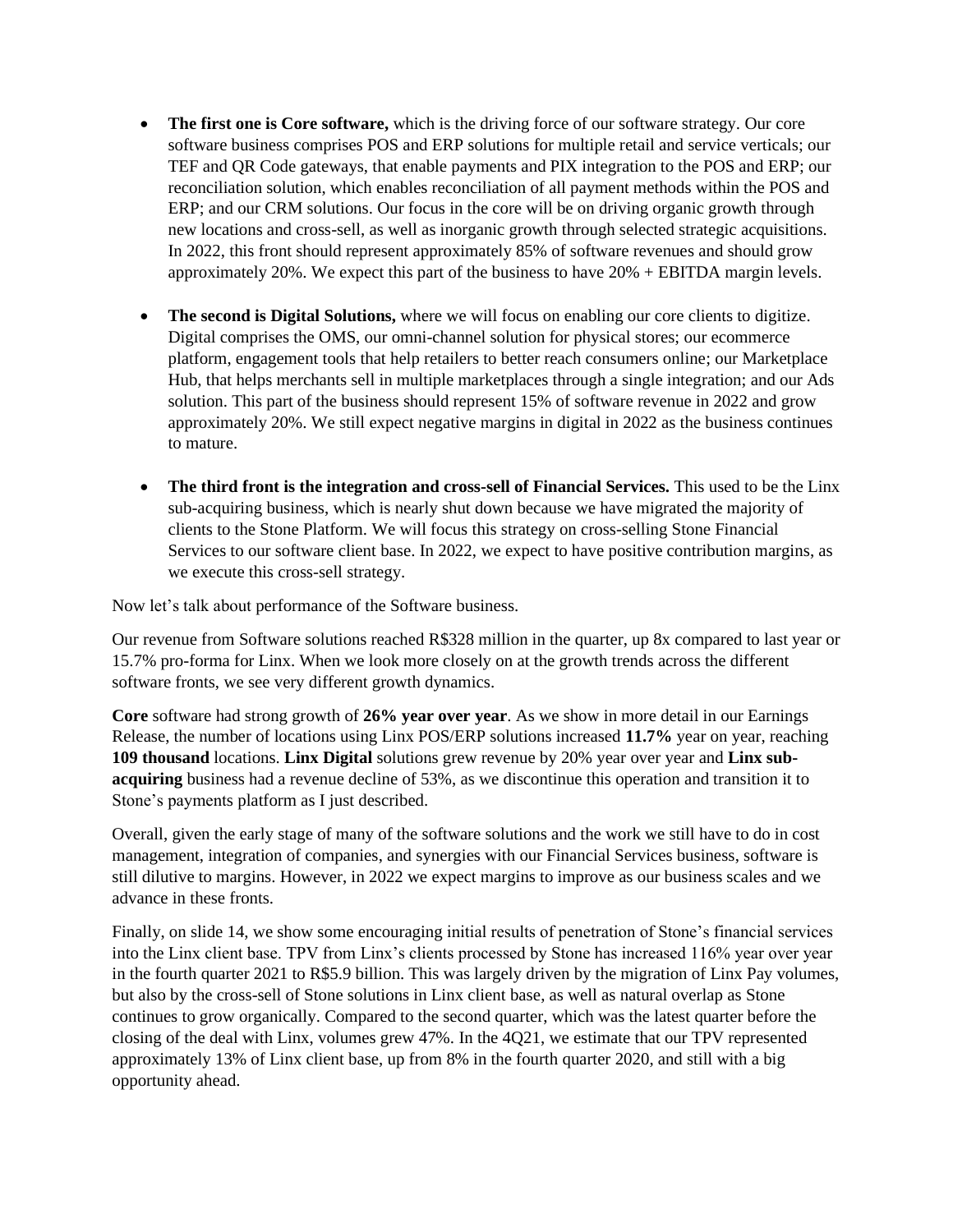Now I would like to pass it over to Rafael, so he can discuss in more detail some of our key financial metrics. Rafa?

## **Rafael Martins - VP of Finance and Investor Relations Officer**

Thanks, Lia.

**Starting on slide 16**, I'll highlight some aspects of our 2021 performance. While our Adjusted Net Income decreased to R\$203 million, our Adjusted Cash Flow from Operations increased by 40% compared with 2020, reaching R\$1.1 billion. That increase is mainly because some of the factors that affected our P&L in 2021 are non-cash items, such as the fair value adjustments related to our credit business. Cash Net Income, which grew 20% year over year, was the main growth driver in our Cash Flow from Operations.

Our Adjusted Free Cash Flow for the year, was negative R\$214 million, impacted by two decisions we made, that although very accretive to the business, generated additional cash outflows in the year.

- **First**, we decided to significantly increase our Capex in the fourth quarter to R\$548 million compared with R\$50 million last year to make advance purchases of POS terminals, de-risking 2022 growth amid supply chain uncertainty and microchip shortages. This proactive investment resulted in significant reductions in our POS lead time.
- **Second,** we prepaid R\$230 million of marketing expenses in the first quarter 2021, which was fully funded by cash received from Grupo Globo and is still mostly available for us to use.

We believe that those two measures were appropriate and necessary decisions for our business, strengthening our value proposition and our ability to grow at a strong pace. And of course, when we look at Capex for the coming quarters, it should decrease substantially compared to the fourth quarter.

Excluding the cash outflow from those two pre-emptive investments, full year Adjusted Free Cash Flow would have been positive and at a similar level as full year 2020. Despite the negative headwinds and challenges we have highlighted throughout 2021, excluding these investments, we are continuing to generate solid Adjusted Free Cash Flow, while driving strong growth and investing in existing and new solutions.

In the following slides I will provide more detail about costs and expenses that drove our bottom-line result.

On **slides 17 and 18** we show our P&L for the quarter (as reported on page 17 and pro-forma for Linx on page 18). In order to provide more transparency and help investors better understand our results, we have included this quarter our Adjusted P&L, where we allocate the same adjustments we do for our Adjusted Net Income metric into each line item in our P&L.

As we provide a detailed analysis of each line item in our Earnings Release, including a discussion of the items excluding Linx, and have already talked extensively about top line, I will move directly to **slide 19** to focus on our **costs and expenses**, pro-forma for Linx.

Although we continue to increase investments in our business, we are implementing and will continue to implement in 2022 more measures to better rationalize costs and expenses. We believe this is healthy for the business and for our culture of ownership. Compared with last quarter, we realized operating leverage in cost of services, administrative and selling expenses, which were all lower as a percentage of revenue compared to the third quarter. Financial expenses as a percentage of revenues continued to increase this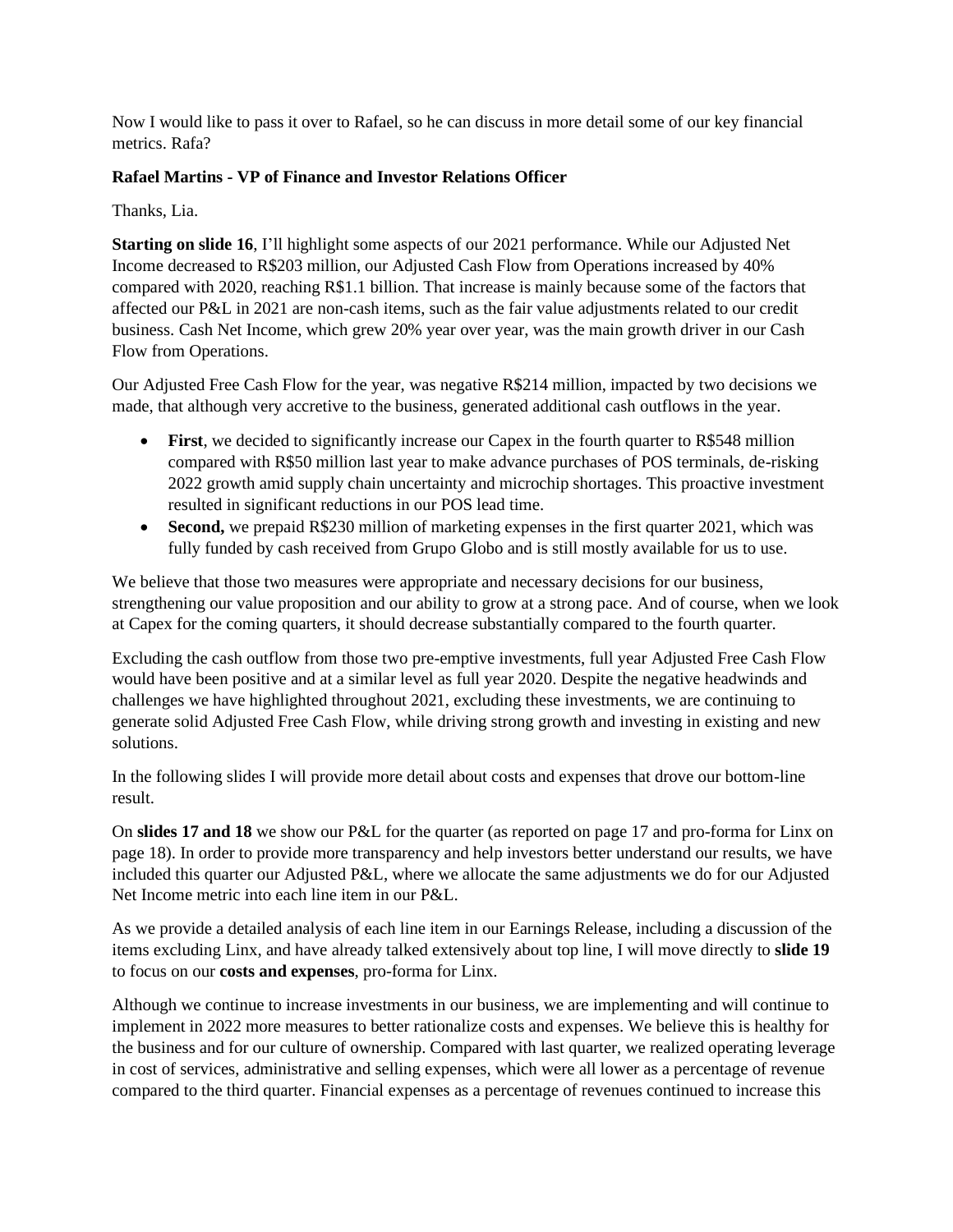quarter, as a direct result of the substantial increase in CDI, while we only started our waves of repricing in November.

Starting with **Costs of Services**, we saw a 96% year over year increase in the fourth quarter, growing from R\$329 million to R\$646 million. As a percent of revenue, costs of services increased from 26.4% in the fourth quarter 2020 to 34.5% in the fourth quarter of 2021, an **8.1 percentage point** increase.

Within that increase, 3.7 percentage points was a result of the lack of credit revenue and 2.7 pp increase was driven by costs related to our registry business, which is a very early-stage business – it started operating in June 2021 – and therefore still negatively impacts our margins. We also increased investments in technology, customer service and logistics. Most of our costs tend to increase with the growth in our client base. We expect that, as our registry business matures in the coming quarters, it should breakeven and start contributing positively to our pre-tax earnings. Also, we believe we can improve efficiency in costs related to data center, cloud cost and other overall costs.

Looking at **Administrative expenses**, we have gained operational leverage both year over year and on a quarter over quarter basis. Administrative expenses grew 41.7% year over year to R\$230.5 million, decreasing from 13.1% of revenue in the fourth quarter 2020 to 12.3% of revenue this quarter. Main drivers of growth in this line are personnel expenses and third-party services. Although we are already seeing operational leverage here, we will seek additional efficiency as the business scales and we rationalize back-office expenses both in Financial Services and Software.

Our **Selling expenses** increased 73.4% to R\$318.4 million, going from 14.8% of revenue in the fourth quarter of 2020 to 17% this quarter. This increase was mainly due to higher marketing expenses and investments in salespeople. We have been expanding our sales team in the hubs with a focus on increasing coverage density in existing regions.

Compared with last quarter, selling expenses as a percent of revenue decreased 4 percentage points, mainly due to operating leverage and slightly lower marketing expenses. We are constantly measuring the unit economics and payback of our CAC, and selling expense is an important part of the calculation. Following the November and December repricing waves, our CAC payback of 8 to 13 months remains highly accretive and the reason why we continue to increase our selling investments compared to last year.

**Financial Expenses** were R\$610.6 million in the quarter, roughly 8 times last year levels. This increase was mainly led by higher funding costs combined with strong growth of our prepayment operations. Higher cost of funds is the result of a combination of several factors:

- **First**, a higher base CDI rate in the country, which from 1.9% at the start of the year to over 9% by year end;
- **Also, there** was some change in our capital structure, with a higher percentage of third-party capital being used to fund our prepayment business;
- **Finally**, we had approximately R\$90 million of financial expenses in the quarter arising from the sale of receivables to our new FIDC. As we assigned longer duration receivables to this fund, the result was a higher-than-usual impact in the fourth quarter.

As we started to reprice our clients in mid-November, we are already seeing a recovery in profitability, and in the first quarter of 2022 that will be translated into higher overall margins for the prepayment business when compared with the fourth quarter.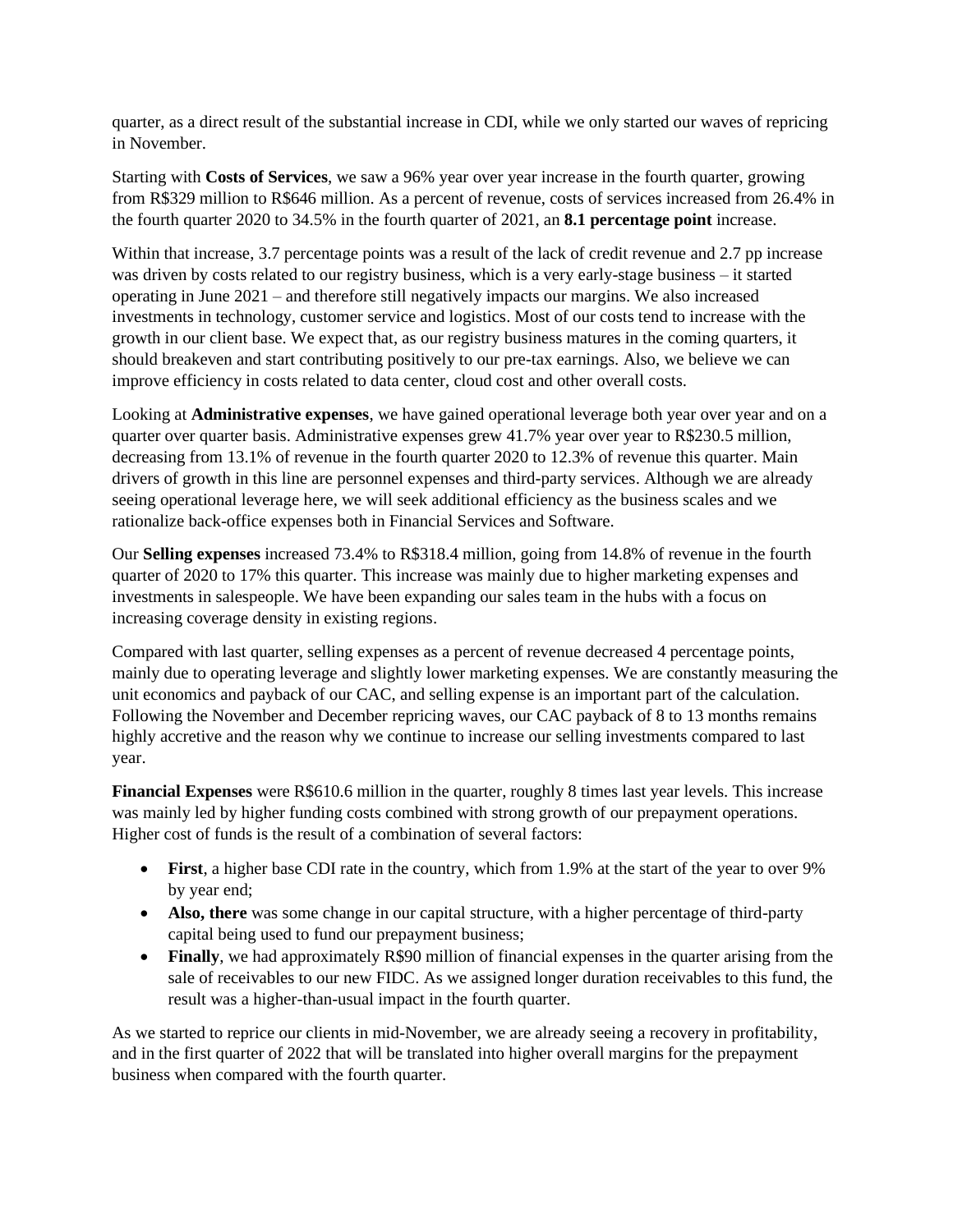Now, I would like to pass it back to Thiago, so he can close the presentation with our 2022 priorities and outlook. Thiago, back to you.

### **Thiago Piau – CEO**

Thank you Rafa.

As I mentioned earlier, and we announced today in a separate press release, we have taken important steps to reorganize the business and bring in new seasoned and talented people to strengthen our team. We believe these changes will help us simplify the management of our operations, enable our team to focus and manage our bigger and evolving mission more effectively, and create greater strength and depth of expertise across our management structure.

To highlight a few of these new appointments:

- **Caio Fiuza**, who was the head of our micro-merchant business TON, was appointed COO of our Financial Platform Division.
- **Gilsinei Hansen**, previously the Head of Linx Core, was appointed COO of our Software Division, which encompasses our Linx business and Stone's portfolio of software solutions.
- **João Bernartt**, former Board Member of several retail companies in Brazil and founder of Chaordic, has joined the Company as Chief Information Officer, leading our efforts in product, technology, and data, with greater focus in the Financial Platform Division.
- **Sandro Bassili,** former VP of People of Anheuser-Busch InBev, is our Chief People and Management Officer, leading a big part of our organizational and management system changes, as well as maintaining a focus on talent attraction, development and retention, a hallmark of the Stone culture.
- **Diego Salgado,** former Executive Director in the Latam Debt Capital Markets team at JP Morgan, has joined our team in 2021 as head of treasury.

In terms of the business reorganization, from the first quarter 2022 onwards, we will report our financial results in three reportable segments: (i) Financial Services, (ii) Software and (iii) Other Segments. We believe this will also provide more transparency to the market, helping investors better understand the drivers behind our performance.

Our 2022 priorities for each business are presented on Slide 20.

In Financial Services, given the expected ongoing increases in CDI in 2022, a key priority will be balancing profitability and growth through a more dynamic repricing strategy.

We will continue to execute on our product roadmap to become the one-stop shop financial services solution for our MSMB clients. And in this rising interest rate environment, the banking strategy becomes even more compelling, as shown in our recent ARPU evolution. For these reasons, evolving our banking offering will also be a key focus this year.

On top of this, we are obviously focused on re-launching our credit offering in 2022. We are certain that credit is one of the most pressing needs of our clients and a huge opportunity for us. We also believe that we are well positioned to win in this segment given the proximity with clients built into our business model and the experience we had through our over 100 thousand clients to whom we have previously extended credit. In addition to re-launching our working capital solution in the second half of 2022, we are also building a business credit card and an overdraft product for SMBs.